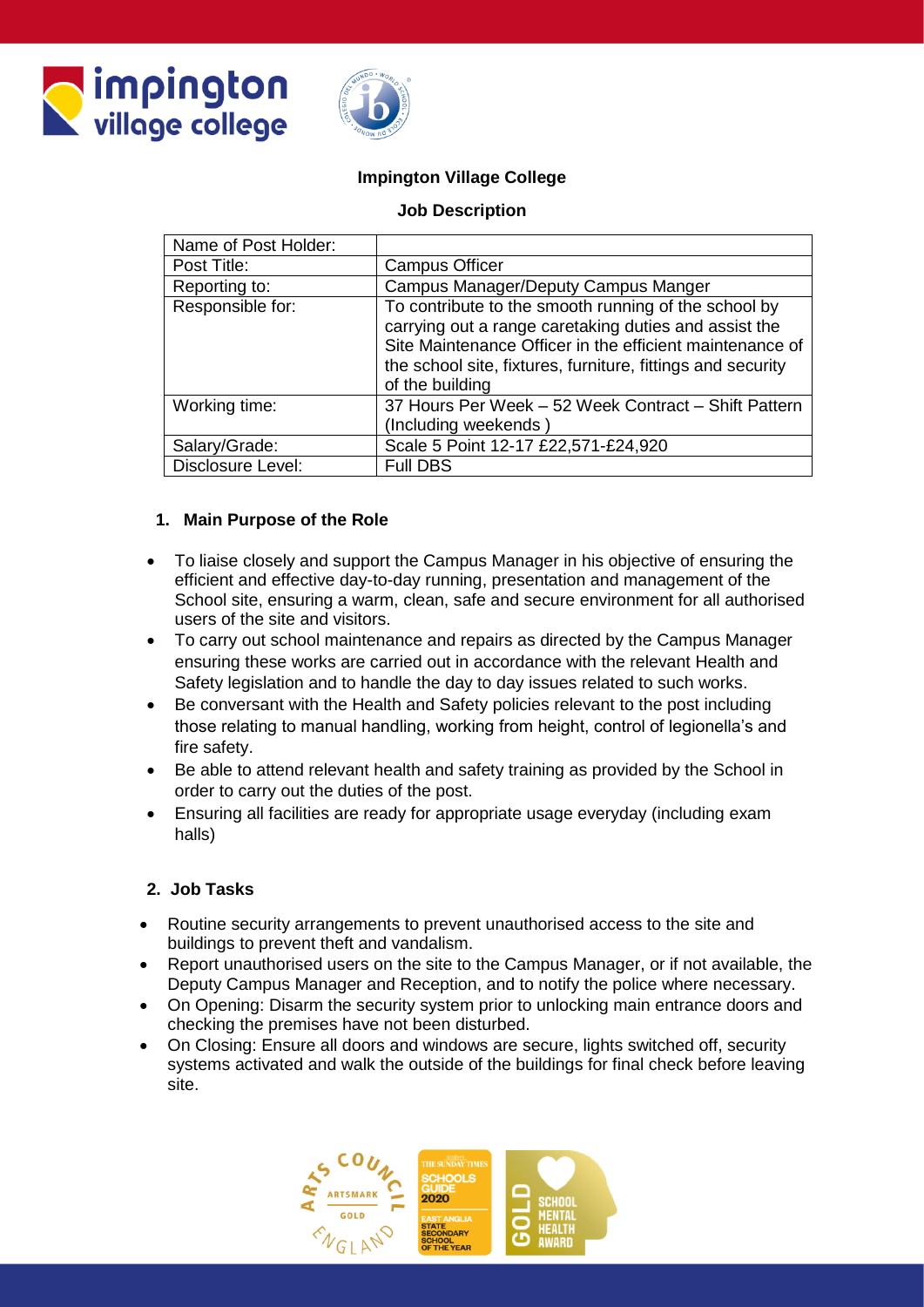# **Impington** village college



- To be on emergency call out list when on cover and to provide such access to school as may be required outside of normal hours of opening, to include access in times of flood, snow or other emergencies.
- To carry out maintenance and repairs to property, fixtures, fittings, equipment and furniture, minor improvement jobs and internal decorating within the competencies and capabilities of a semi-skilled handy person.
- Direct outside workpeople and contractors to sign in at reception then show them to the site of repair and maintenance work.
- Replacement of faulty bulbs, fluorescent tubes, fuses etc.
- Ensure that all drains and gullies, internal and external, are free flowing and clean. Clearing blockages where appropriate.
- To maintain an environment that is compliant with the existing regulations for Health & Safety at work.
- Opening the heating plant to ensure required temperatures are maintained and an adequate amount of hot water is available.
- Cleaning flues and filters on heating units providing maximum efficiency.
- Prepare for school and after school activities, clearing and (in specific circumstances), cleaning up after these activities.
- Laying out and stacking of chairs, desks and tables (e.g. for examinations) Movement of these within the school with help.
- Taking delivery of stores, materials and other goods and the distribution of such items to required areas of the College.
- Carrying out tasks in the event of fire, flood, breaking and entering, accident or major damage.
- To transport waste sacks to skips where needed.
- Emergency cleaning in the absence of cleaning staff e.g. spillages.
- To liaise with staff responsible for the bookings and lettings of areas within the property, including weekends and dealing with instructions concerning the lettings, carrying out such duties as may be required and agreed with booking staff.
- To monitor the work of the cleaning contractors and report unsatisfactory cleaning to the contractor and bring it to the attention of the Campus Manager.
- Ensure that all areas are free from litter and excessive accumulation of dirt and rubbish.
- To ensure that during the autumn months, areas are kept clear of leaves etc. and that this is done regularly to prevent a slip hazard. Also salt spreading, clearing snow in winter on main drive ways/paths.
- To ensure that all litter baskets and bins are emptied regularly and that dustbin areas are kept clean and tidy.

# **3. Health and Safety**

- Ensuring that buildings are safe and secure at all times and adhere to both Health and Safety requirements for the health and well-being of staff, students and visitors.
- Take responsibility for the delivery and storage of materials and other goods ensuring safe storage of hazardous materials where necessary.